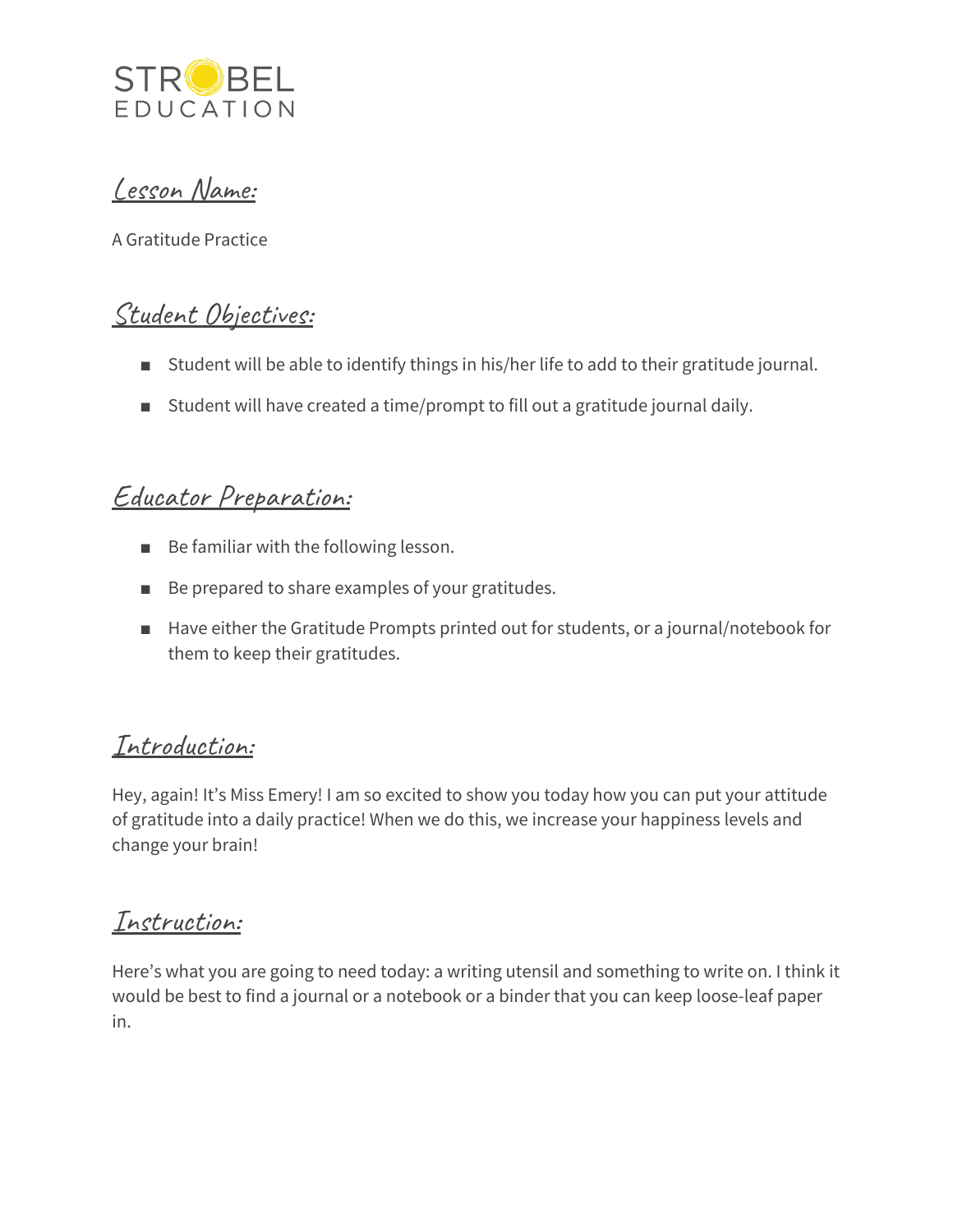

*Allow students a chance to go grab these things. Let them have choice over what they use. If needed, you can print the Gratitude Prompts, but it is very beneficial to give the student ownership over their "journal."*

Today, I am going to teach you all about my favorite gratitude practice that I do daily. It's called a gratitude journal. I know some of you may have just sighed really loudly or rolled your eyes, but hear me out! This practice, and maybe this sounds cliché, but really, truly, honestly has completely changed my outlook on life.

I first heard about gratitude journals from Mrs. Strobel, and I definitely thought, "Really? You're telling me to be happier all I have to do is journal?!" I was definitely a skeptic, too. But, trust me on this, this journal has exponentially helped me implement my attitude of gratitude into every aspect of my life.

*In the next part of the video, Miss Emery is sharing her own personal gratitude journal. If you have a journal of your own, you should use yours! If you have not started this gratitude practice yet, still show the students the journal that you picked and tell them that you are also dedicated to your attitude of gratitude. Regardless, tell the students why you picked the journal you did and share your thoughts.*

Here's the deal, guys, if I'm going to sit on this video and talk the talk, you better believe I'm gonna walk the walk! Just to prove to you that I really believe in this practice, I am going to be sharing my own, personal gratitude journal with you. I normally do not let anyone see my gratitude journal. I keep lots of things in this journal that are personal, like my affirmations (which you will learn about too!), my devotions and prayers, my to-do lists. It's not something that I really put online usually, but for you, I'm going to let you in just a little bit so you know just how real this is.

I picked this journal for really one reason. I saw it on the shelf, and thought, I just have to have it! Here it is… it came with a cat sticker! If you know anything about me, it's that I **love** cats. It makes me so happy to see my cat sticker everyday. So, before we jump into what to put into our journals, let's go over the best practices for how and when to make it happen.

Step number one, find a journal that makes you excited to write in it everyday. Maybe pause the video now and go grab a different one than the one you already have. If you've only got a notebook or a binder, no worries!! Grab some pretty markers and decorate it!

*Pause and allow students to grab a different journal or decorate it if they would like.*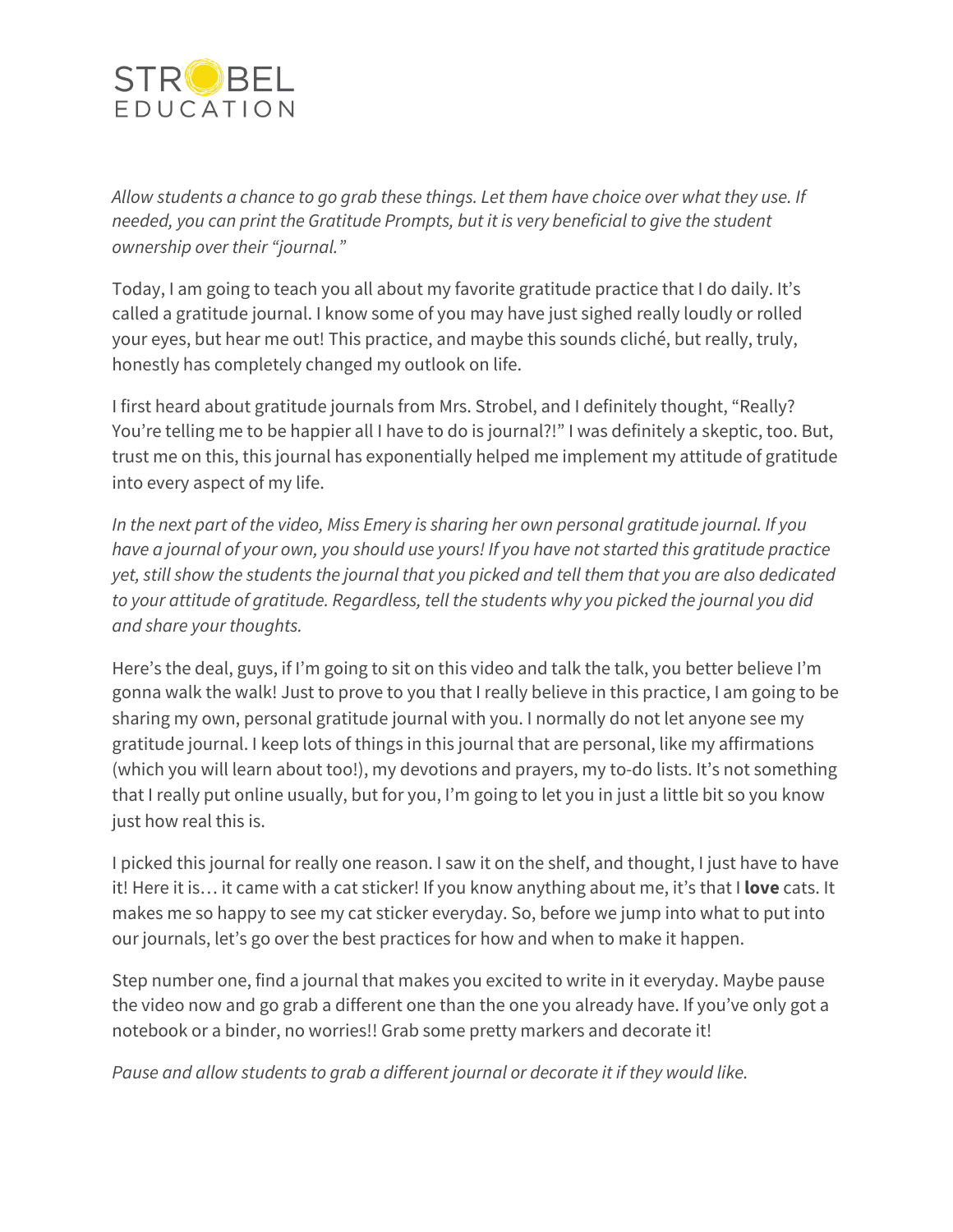

Speaking of pretty markers, you may want to grab some of those too. That's my favorite part about gratitude journals—you get to make it your own! It's a time for you to be creative. Of course, writing in just a plain pencil or pen will get the job done, but I love to add a little bit of Miss Emery flair everyday.

### *Pause and allow students to gather supplies if needed.*

Now that you're ready to use your journal, let's talk about when you will use your journal. This needs to become a habit, and in order to make it a habit, it needs to become part of your routine so you may need to prompt yourself. I keep my journal on my kitchen table, and every morning while I have my breakfast, I fill out my gratitude journal. It has become just a part of me. My brain knows at this point breakfast equals gratitudes. But, it doesn't have to be the same for you. You can do this whenever it works for you. Maybe keep it on your bedside table so you can do it very first thing when you wake up or right before you go to bed. Maybe set an alarm on your phone to remind you to do it at a certain time of day. Maybe take it to school to do during lunch or study hall to give you a healthy brain break! You decide what's best for you.

What I want you to do next is at the top of the very first page of your journal, write the following prompt: "I am dedicated to filling out my journal…" Here's an example: "I am dedicated to filling out my journal at 7 PM every night. I have set an alarm to remind me." or "I am dedicated to filling out my journal as soon as I wake up every morning. I have placed it on my nightstand to remind me." Make sure that you have this reminder! It has to be a consistent habit for it to work.

The last and final step is write it down. No really, use your journal and write it on paper. It makes all the difference. Of course it's great to have positive thoughts, but it is so important to make sure that you are writing them out so you can see your accumulated gratitudes increase day to day!

### Interaction:

Okay, here we go. Let's write our first set of gratitudes. These can be anything, big or small, but I want them to be detailed and relevant to you! Here are some examples:

In the video, Miss Emery flips through her journal to read some of the things that she wrote in her *journal. This would be a great time to share YOUR gratitudes if you have them.*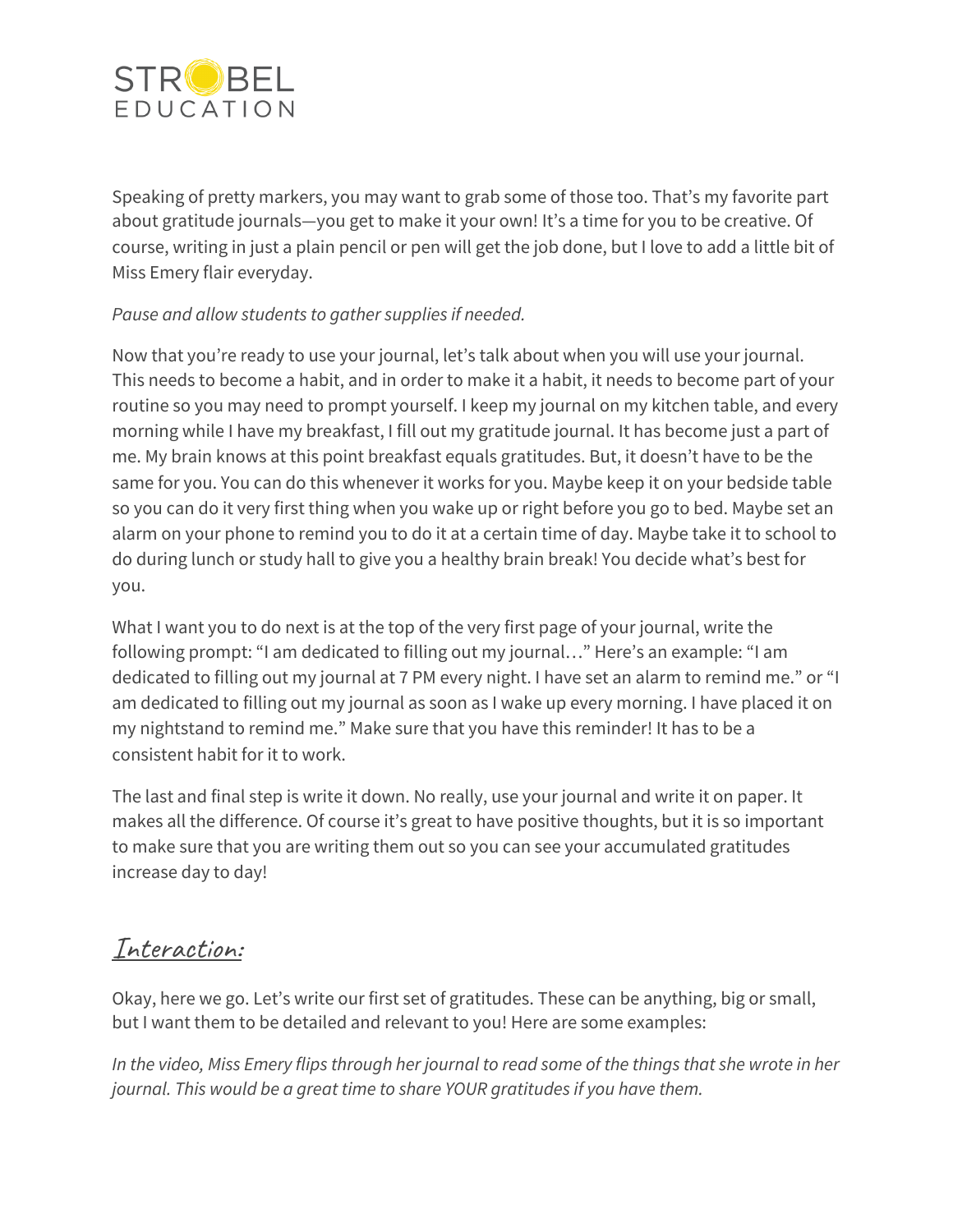

- Sunshine and being able to workout outside
- Conversation with my friend Hannah about her new gym
- A healthy and happy family
- Being productive and having time to help others
- Of course, my cats!

I list five gratitudes every morning, but don't feel like you have to. Sometimes it is hard to think of things to write down when you are first starting this practice. So, I have come up with some categories to help you think. Make it a goal to write down at least three a day.

*In the video, Miss Emery opens her journal and does this activity along with the students. Feel* free to come up with your own, but it would be beneficial to give an example for your students *as you go along.*

Here's what you should write first: The date! After that, write the words "I am thankful." Write them out. I like to put emphasis on the word thankful! If you are using the printed gratitude prompts, notice I have left a blank for the word thankful. This is the most important word, so I want you to write it.

Here are those categories I was talking about: think of one person, one place, and one thing that you are thankful for each day. First, let's be people. Today I am thankful for… all of you! Seriously, I don't know your names or where you're from, but I am so thankful that you have made a promise to yourself to start a gratitude practice! You will be happier and making the world a better place. We need more people like you. Who are you grateful for?

#### *Allow students to fill in who they are grateful for.*

Next is the place. Now this can be a specific place if you want it to be, like your house or your favorite vacation spot, but I sometimes think of it as more of an environmental category. Something going on in the world around me. Today, I am thankful for the cardinals that have been flying around my house. They are so pretty! It's so nice to see a bright red bird coming out of such a gloomy winter. What are you thankful for?

#### *Allow students to fill in what place they are thankful for.*

Finally, we have the category thing. This can be anything, big or small! Today I am thankful for my colorful pens. They allow me to be creative and really get my feelings out onto paper. They encourage me to write in my journal every day. What are you thankful for?

*Allow students to fill in what thing they are thankful for.*